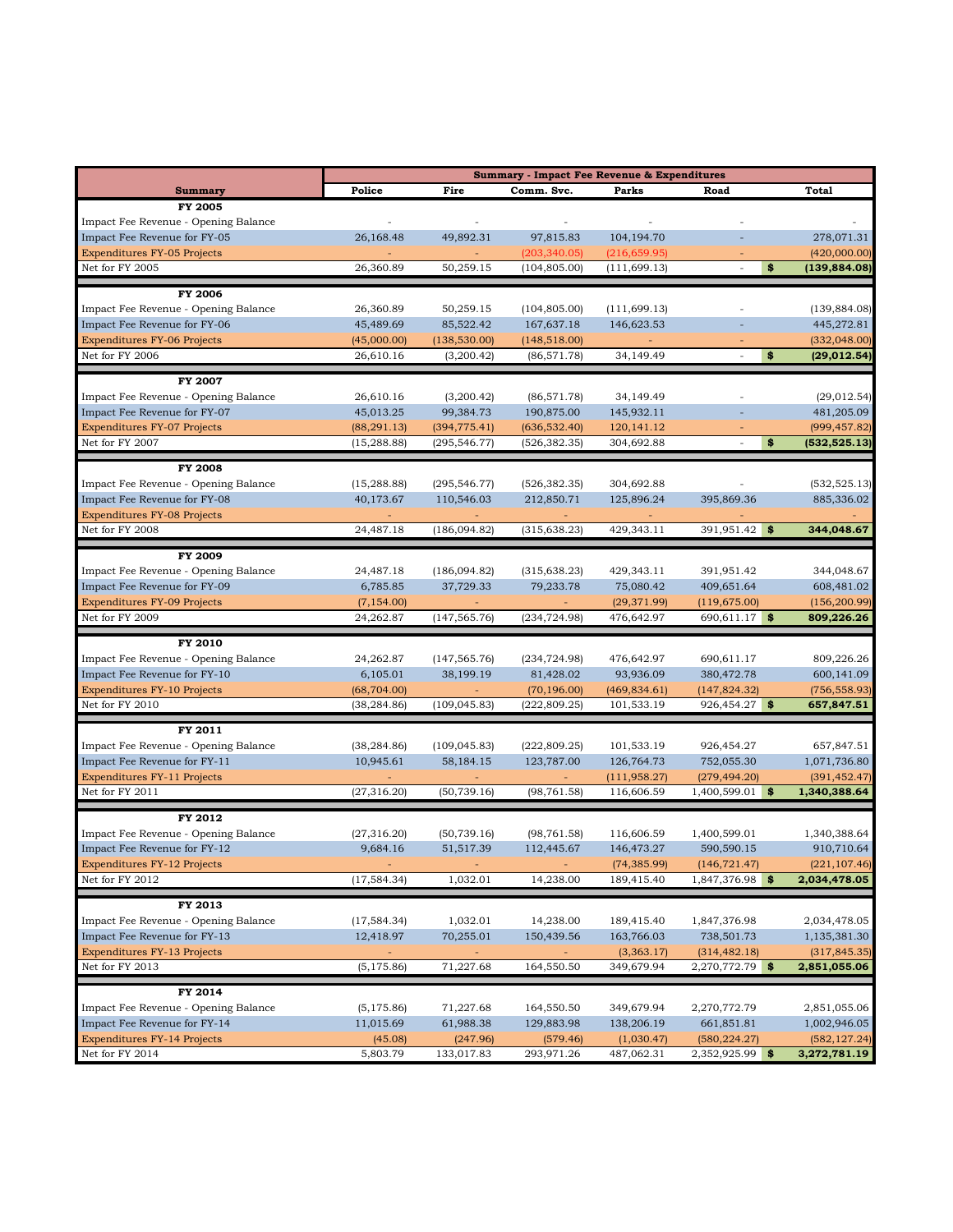|                                                                                       | <b>Summary - Impact Fee Revenue &amp; Expenditures</b> |               |                |                                                        |                      |                   |  |
|---------------------------------------------------------------------------------------|--------------------------------------------------------|---------------|----------------|--------------------------------------------------------|----------------------|-------------------|--|
| <b>Summary</b>                                                                        | Police                                                 | Fire          | Comm. Svc.     | Parks                                                  | Road                 | Total             |  |
| FY 2015                                                                               |                                                        |               |                |                                                        |                      |                   |  |
| Impact Fee Revenue - Opening Balance                                                  | 5,803.79                                               | 133,017.83    | 293,971.26     | 487,062.31                                             | 2,352,925.99         | 3,272,781.19      |  |
| Impact Fee Revenue for FY-15                                                          | 13,053.90                                              | 80,829.25     | 169,768.90     | 169,284.29                                             | 937,765.38           | 1,370,701.72      |  |
| <b>Expenditures FY-15 Projects</b>                                                    |                                                        |               |                | (65, 307.00)                                           | (820, 488.03)        | (885, 795.03)     |  |
| Net for FY 2015                                                                       | 18,856.31                                              | 213,771.91    | 463,586.65     | 590,909.93                                             | 2,469,280.22<br>\$   | 3,756,405.03      |  |
|                                                                                       |                                                        |               |                |                                                        |                      |                   |  |
| FY 2016                                                                               |                                                        |               |                |                                                        |                      |                   |  |
| Impact Fee Revenue - Opening Balance                                                  | 18,856.31                                              | 213,771.91    | 463,586.65     | 590,909.93                                             | 2,469,280.22         | 3,756,405.03      |  |
| Impact Fee Revenue for FY-16                                                          | 12,287.79                                              | 75,724.97     | 156,405.35     | 138,288.26                                             | 794,143.72           | 1,176,850.09      |  |
| <b>Expenditures FY-16 Projects</b>                                                    |                                                        |               |                | (217, 480.68)                                          | (536,998.27)         | (754, 478.95)     |  |
| Net for FY 2016                                                                       | 31,144.10                                              | 289,496.88    | 619,992.00     | 511,717.51                                             | -\$<br>2,726,425.67  | 4,178,776.17      |  |
| FY 2017                                                                               |                                                        |               |                |                                                        |                      |                   |  |
| Impact Fee Revenue - Opening Balance                                                  | 31,144.10                                              | 289,496.88    | 619,992.00     | 511,717.51                                             | 2,726,425.67         | 4,178,776.17      |  |
| Impact Fee Revenue for FY-17                                                          | 19,763.55                                              | 111,937.10    | 242,922.16     | 318,543.55                                             | 1,183,798.72         | 1,876,965.08      |  |
| <b>Expenditures FY-17 Projects</b>                                                    |                                                        | $\sim$        | $\sim$         | (656,076.39)                                           | (510, 147.03)        | (1,166,223.42)    |  |
| Net for FY 2017                                                                       | 50,907.65                                              | 401,433.98    | 862,914.16     | 174,184.67                                             | 3,400,077.36<br>\$   | 4,889,517.83      |  |
|                                                                                       |                                                        |               |                |                                                        |                      |                   |  |
| FY 2018                                                                               |                                                        |               |                |                                                        |                      |                   |  |
| Impact Fee Revenue - Opening Balance                                                  | 50,907.65                                              | 401,433.98    | 862,914.16     | 174,184.67                                             | 3,400,077.36         | 4,889,517.83      |  |
| Impact Fee Revenue for FY-18                                                          | 15,843.30                                              | 100,826.10    | 211,521.00     | 211,413.11                                             | 1,100,807.86         | 1,640,411.37      |  |
| <b>Expenditures FY-18 Projects</b>                                                    | (316.00)                                               | (245, 085.78) | (6, 284.00)    | (234, 444.35)                                          | (39, 341.73)         | (525, 471.86)     |  |
| Net for FY 2018                                                                       | 66,434.95                                              | 257,174.30    | 1,068,151.16   | 151,153.43                                             | 4,461,543.49 \$      | 6,004,457.34      |  |
| FY 2019                                                                               |                                                        |               |                |                                                        |                      |                   |  |
| Impact Fee Revenue - Opening Balance                                                  | 66,434.95                                              | 257,174.30    | 1,068,151.16   | 151,153.43                                             | 4,461,543.49         | 6,004,457.34      |  |
| Impact Fee Revenue for FY-19                                                          | 12,473.04                                              | 68,277.11     | 146,150.31     | 189,067.44                                             | 793,038.10           | 1,209,006.00      |  |
| <b>Expenditures FY-19 Projects</b>                                                    | (351.15)                                               | (10,073.28)   | (6,982.92)     | (7,067.93)                                             | (217, 239.52)        | (241, 714.80)     |  |
| Net for FY 2019                                                                       | 78,556.84                                              | 315,378.13    | 1,207,318.55   | 333,152.94                                             | 5,037,342.07<br>-\$  | 6,971,748.54      |  |
|                                                                                       |                                                        |               |                |                                                        |                      |                   |  |
| <b>FY 2020</b>                                                                        |                                                        |               |                |                                                        |                      |                   |  |
| Impact Fee Revenue - Opening Balance                                                  | 78,556.84                                              | 315,378.13    | 1,207,318.55   | 333,152.94                                             | 5,037,342.07         | 6,971,748.54      |  |
| Revenue collected in FY-20                                                            | 14,291.97                                              | 87,669.40     | 181,574.75     | 164,078.20                                             | 923,971.83           | 1,371,586.15      |  |
| Impact Fee Revenue for FY-20                                                          | 14,291.97                                              | 87,669.40     | 181,574.75     | 164,078.20                                             | 923,971.83           | 1,371,586.15      |  |
| <b>Expenditures FY-20 Projects</b>                                                    | (150.39)                                               | (1, 396.33)   | (2,990.64)     | (111, 975.39)                                          | (2,328,753.32)       | (2,445,266.07)    |  |
| Net for FY 2020                                                                       | 92,698.42                                              | 401,651.20    | 1,385,902.66   | 385,255.75                                             | 3,632,560.58<br>\$   | 5,898,068.62      |  |
| FY 2021                                                                               |                                                        |               |                |                                                        |                      |                   |  |
| Impact Fee Revenue - Opening Balance                                                  | 92,698.42                                              | 401,651.20    | 1,385,902.66   | 385,255.75                                             | 3,632,560.58         | 5,898,068.62      |  |
| Revenue collected in FY-21                                                            | 18,504.25                                              | 95,935.95     | 202,882.65     | 227,411.91                                             | 1,191,279.14         | 1,736,013.90      |  |
| Impact Fee Revenue for FY-21                                                          | 18,504.25                                              | 95,935.95     | 202,882.65     | 227,411.91                                             | 1,191,279.14         | 1,736,013.90      |  |
| <b>Expenditures FY-21 Projects</b>                                                    |                                                        |               |                | (191, 108.22)                                          | (1, 154, 991.19)     | (1,346,099.41)    |  |
| Net for FY 2021                                                                       | 111,202.67                                             | 497,587.15    | 1,588,785.31   | 421,559.44                                             | - \$<br>3,668,848.53 | 6,287,983.11      |  |
| Note: The amount owed by various categories will be paid to the                       |                                                        |               |                |                                                        |                      |                   |  |
| Capital Improvement Fund as new funds arrive over the next three - five fiscal years. |                                                        |               |                |                                                        |                      |                   |  |
|                                                                                       |                                                        |               |                | <b>Summary - Impact Fee Revenue &amp; Expenditures</b> |                      |                   |  |
|                                                                                       | Police                                                 | Fire          | Comm. Svc.     | Parks                                                  | Road                 | Total             |  |
| Receipts                                                                              | 321,214.42                                             | 1,287,695.91  | 2,664,208.78   | 2,691,482.73                                           | 10,865,229.06        | 17,829,830.91     |  |
|                                                                                       | (210, 011.75)                                          | (790, 108.76) | (1,075,423.47) | (2,269,923.29)                                         | (7, 196, 380.53)     | (11, 541, 847.80) |  |

**Fund Balance at 6-30-2020** 111,202.67 497,587.15 1,588,785.31 421,559.44 3,668,848.53 **\$ 6,287,983.11** Note: The city started collecting Road impact fees in FY 2008